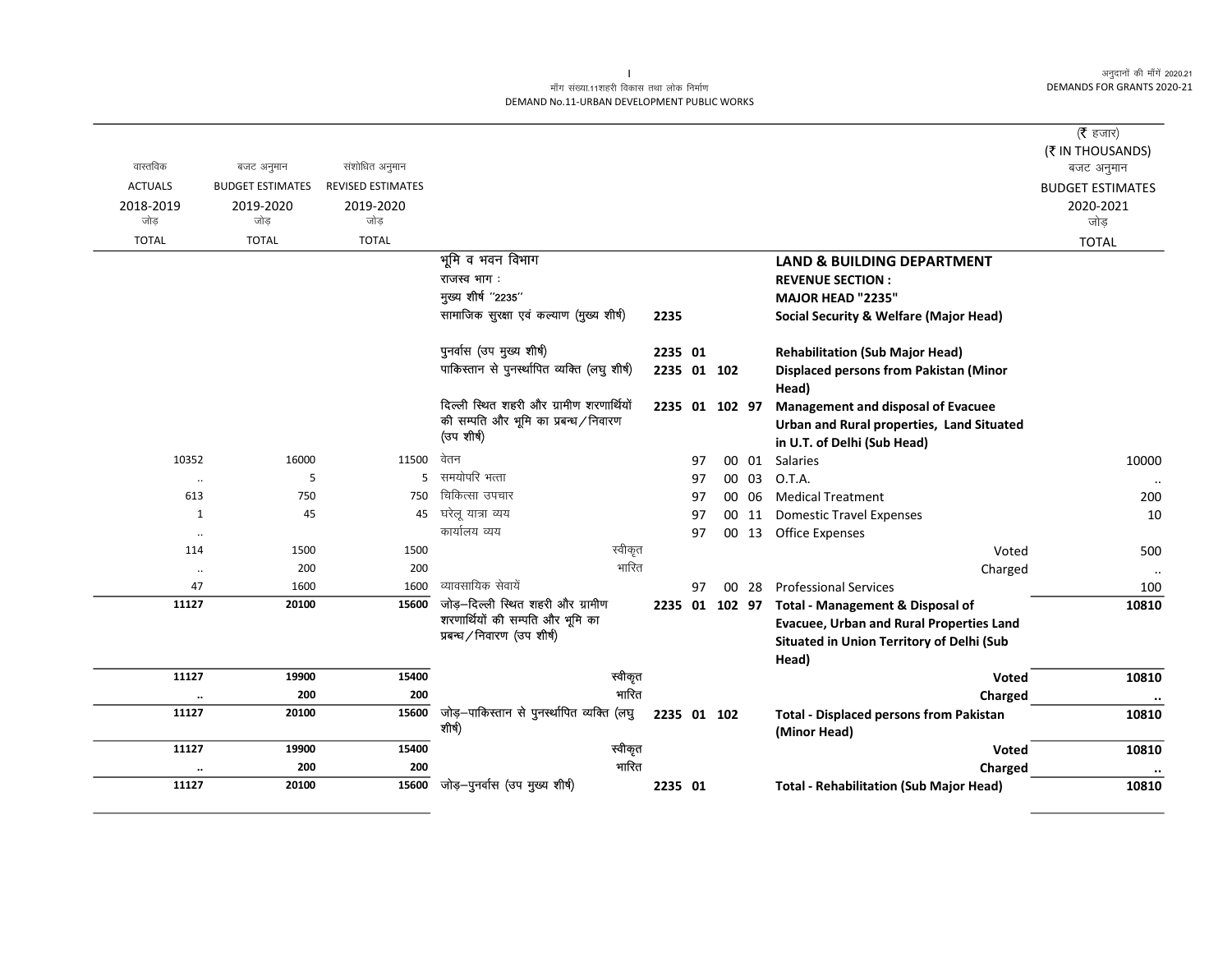## माँग संख्या.11शहरी विकास तथा लोक निर्माण DEMAND No.11-URBAN DEVELOPMENT PUBLIC WORKS

|                               |                         |                          |                                          |                |    |       |                                                        | ( <b>रै</b> हजार)       |
|-------------------------------|-------------------------|--------------------------|------------------------------------------|----------------|----|-------|--------------------------------------------------------|-------------------------|
|                               |                         |                          |                                          |                |    |       |                                                        | (₹ IN THOUSANDS)        |
| वास्तविक                      | बजट अनुमान              | संशोधित अनुमान           |                                          |                |    |       |                                                        | बजट अनुमान              |
| <b>ACTUALS</b>                | <b>BUDGET ESTIMATES</b> | <b>REVISED ESTIMATES</b> |                                          |                |    |       |                                                        | <b>BUDGET ESTIMATES</b> |
| 2018-2019<br>जोड़             | 2019-2020<br>जोड        | 2019-2020<br>जोड़        |                                          |                |    |       |                                                        | 2020-2021               |
|                               |                         |                          |                                          |                |    |       |                                                        | जोड़                    |
| <b>TOTAL</b>                  | <b>TOTAL</b>            | <b>TOTAL</b>             |                                          |                |    |       |                                                        | <b>TOTAL</b>            |
| 11127                         | 19900                   | 15400                    | स्वीकृत<br>भारित                         |                |    |       | Voted                                                  | 10810                   |
| $\ddot{\phantom{0}}$<br>11127 | 200                     | 200<br>15600             | जोड़-मुख्य शीर्ष "2235"                  |                |    |       | Charged                                                | $\cdot\cdot$            |
| 11127                         | 20100                   | 15400                    | स्वीकृत                                  | 2235           |    |       | TOTAL - MAJOR HEAD"2235"                               | 10810                   |
|                               | 19900<br>200            | 200                      | भारित                                    |                |    |       | Voted                                                  | 10810                   |
| $\cdot\cdot$                  |                         |                          | मुख्य शीर्ष "2251"                       |                |    |       | Charged                                                | $\ddotsc$               |
|                               |                         |                          | सचिवालय सामाजिक सेवायें (मुख्य शीर्ष)    | 2251           |    |       | MAJOR HEAD "2251"                                      |                         |
|                               |                         |                          |                                          |                |    |       | <b>Secretariat Social Services (Major Head)</b>        |                         |
|                               |                         |                          | सचिवालय (लघु शीर्ष)                      | 2251 00 090    |    |       | <b>Secretariat (Minor Head)</b>                        |                         |
|                               |                         |                          | भूमि व भवन विभाग (उप शीर्ष)              | 2251 00 090 85 |    |       | Land & Building Department (Sub Head)                  |                         |
|                               |                         |                          |                                          |                |    |       |                                                        |                         |
| 79864                         | 95000                   | 90000                    | वेतन                                     |                | 85 |       | 00 01 Salaries                                         | 88000                   |
| $\ldots$                      | 200                     |                          | समयोपरि भत्ता                            |                | 85 | 00 03 | O.T.A.                                                 | $\cdot\cdot$            |
| 2414                          | 3000                    | 4000                     | चिकित्सा उपचार                           |                | 85 | 00 06 | <b>Medical Treatment</b>                               | 1384                    |
| 517                           | 700                     | 700                      | घरेलू यात्रा व्यय                        |                | 85 | 00 11 | <b>Domestic Travel Expenses</b>                        | 100                     |
| 10378                         | 16000                   | 16600                    | कार्यालय व्यय                            |                | 85 | 00 13 | <b>Office Expenses</b>                                 | 5780                    |
| 3043                          | 4800                    | 4800                     | अन्य प्रशासनिक व्यय                      |                | 85 | 00 20 | <b>Other Administrative Expenses</b>                   | 800                     |
| $\ddotsc$                     | 600                     | 600                      | विज्ञापन एवं प्रचार                      |                | 85 | 00 26 | Advertisement & Publicity                              | 10                      |
| 8209                          | 15500                   | 15500                    | व्यवसायिक सेवायें                        |                | 85 | 00 28 | <b>Professional Services</b>                           | 500                     |
|                               |                         |                          | अन्य प्रभार                              |                | 85 |       | 00 50 Other Charges                                    |                         |
| $\cdot\cdot$                  | $\cdot\cdot$            | $\ddotsc$                | स्वीकृत                                  |                |    |       | Voted                                                  | $\cdot\cdot$            |
| 20                            | 1000                    | 400                      | भारित                                    |                |    |       | Charged                                                | $\cdot\cdot$            |
| 104445                        | 136800                  | 132600                   | जोड़-भूमि व भवन विभाग (उप शीर्ष)         |                |    |       | 2251 00 090 85 Total - Land & Building Department (Sub | 96574                   |
|                               |                         |                          |                                          |                |    |       | Head)                                                  |                         |
| 104425                        | 135800                  | 132200                   | स्वीकृत                                  |                |    |       | Voted                                                  | 96574                   |
| 20                            | 1000                    | 400                      | भारित                                    |                |    |       | Charged                                                | $\ddotsc$               |
|                               |                         |                          | भूमि अधिग्रहण, पुर्नवास एवं पुर्नस्थापना |                |    |       | 2251 00 090 84 Land Acquisition, Rehabilitation & Re-  |                         |
|                               |                         |                          | प्राधिकरण(एल.ए.आर.आर.)(उप शीर्ष)         |                |    |       | <b>Settlement (LARR) Authority (Sub Head)</b>          |                         |
|                               |                         |                          |                                          |                |    |       |                                                        |                         |
|                               | 10000                   | 2500                     | वेतन                                     |                | 84 |       | 00 01 Salaries                                         | 2000                    |
| $\ddotsc$                     | 5000                    | 2500                     | कार्यालय व्यय                            |                | 84 |       | 00 13 Office Expenses                                  | 500                     |

 $\overline{2}$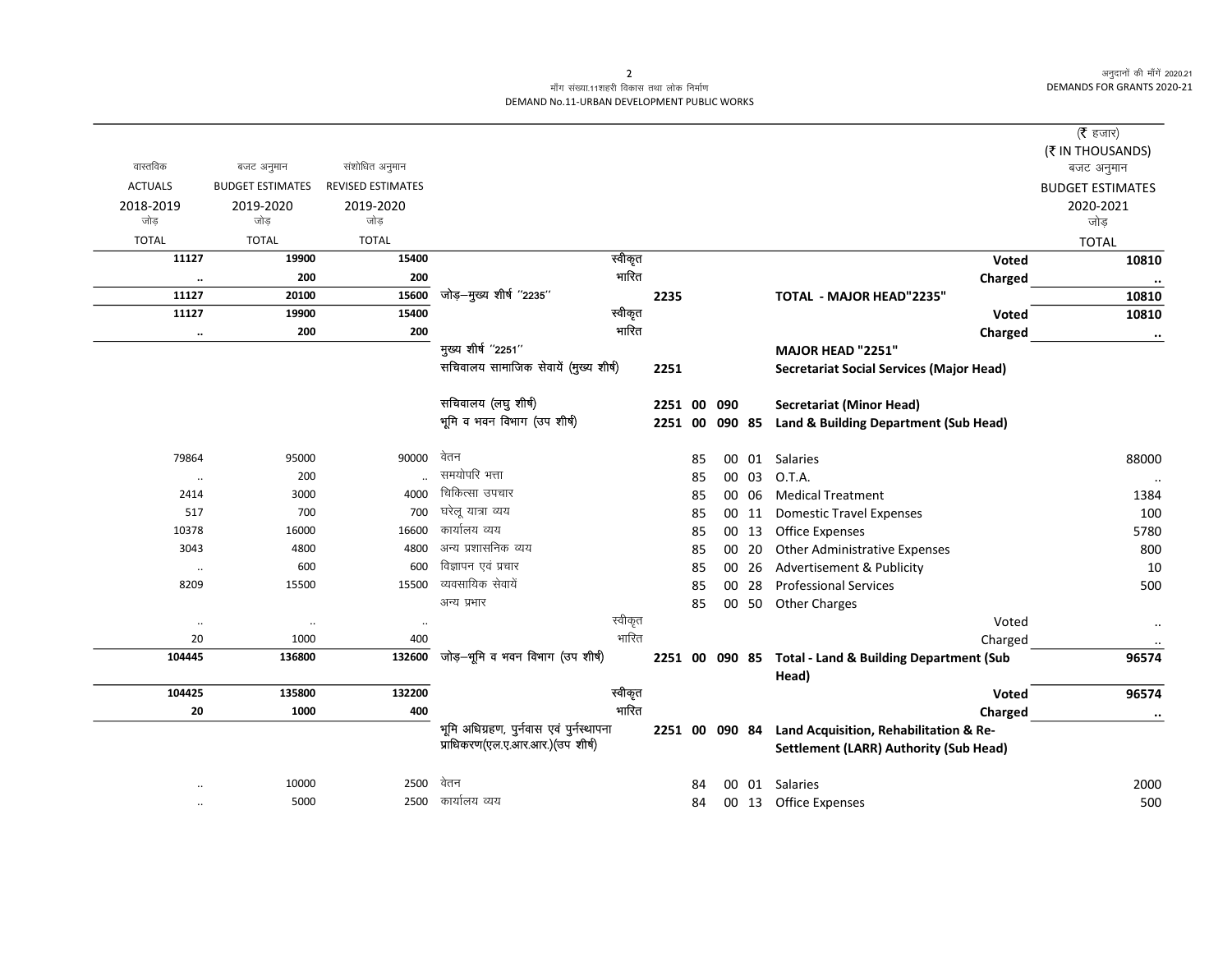## माँग संख्या.11शहरी विकास तथा लोक निर्माण DEMAND No.11-URBAN DEVELOPMENT PUBLIC WORKS

|                      |                         |                          |                                                   |       |                |    |        |       |                                                   | (रै हजार)               |
|----------------------|-------------------------|--------------------------|---------------------------------------------------|-------|----------------|----|--------|-------|---------------------------------------------------|-------------------------|
|                      |                         |                          |                                                   |       |                |    |        |       |                                                   | (₹ IN THOUSANDS)        |
| वास्तविक             | बजट अनुमान              | संशोधित अनुमान           |                                                   |       |                |    |        |       |                                                   | बजट अनुमान              |
| <b>ACTUALS</b>       | <b>BUDGET ESTIMATES</b> | <b>REVISED ESTIMATES</b> |                                                   |       |                |    |        |       |                                                   | <b>BUDGET ESTIMATES</b> |
| 2018-2019            | 2019-2020               | 2019-2020                |                                                   |       |                |    |        |       |                                                   | 2020-2021               |
| जोड़                 | जोड़                    | जोड                      |                                                   |       |                |    |        |       |                                                   | जोड                     |
| <b>TOTAL</b>         | <b>TOTAL</b>            | <b>TOTAL</b>             |                                                   |       |                |    |        |       |                                                   | <b>TOTAL</b>            |
|                      | 15000<br>$\ddotsc$      | 5000                     | जोड़-भूमि अधिग्रहण, पुर्नवास एवं                  |       | 2251 00 090 84 |    |        |       | Total - Land Acquisition, Rehabilitation &        | 2500                    |
|                      |                         |                          | पुर्नस्थापना प्राधिकरण (एल.ए.आर.आर.)(उप<br>शीर्ष) |       |                |    |        |       | <b>Re-Settlement (LARR) Authority (Sub Head)</b>  |                         |
| 104445               | 151800                  | 137600                   | जोड़–सचिवालय (लघु शीर्ष)                          |       | 2251 00 090    |    |        |       | <b>Total - Secretariat (Minor Head)</b>           | 99074                   |
| 104425               | 150800                  | 137200                   | स्वीकृत                                           |       |                |    |        |       | Voted                                             | 99074                   |
| 20                   | 1000                    | 400                      |                                                   | भारित |                |    |        |       | Charged                                           | $\cdot\cdot$            |
| 104445               | 151800                  | 137600                   | जोड़-मुख्य शीर्ष "2251"                           |       | 2251           |    |        |       | <b>TOTAL - MAJOR HEAD"2251"</b>                   | 99074                   |
| 104425               | 150800                  | 137200                   | स्वीकृत                                           |       |                |    |        |       | Voted                                             | 99074                   |
| 20                   | 1000                    | 400                      |                                                   | भारित |                |    |        |       | Charged                                           | $\bullet\bullet$        |
|                      |                         |                          | मुख्य शीर्ष "3454"                                |       |                |    |        |       | <b>MAJOR HEAD "3454"</b>                          |                         |
|                      |                         |                          | जनगणना, सर्वेक्षण और सॉख्यिकी (मुख्य<br>शीर्ष)    |       | 3454           |    |        |       | <b>Census, Survey and Statistics (Major Head)</b> |                         |
|                      |                         |                          | सर्वेक्षण तथा सांख्यिकी (उप मुख्य शीर्ष)          |       | 3454 02        |    |        |       | <b>Survey and Statistics (Sub Major Head)</b>     |                         |
|                      |                         |                          | कम्प्यूटर सेवायें (लघु शीर्ष)                     |       | 3454 02        |    | 203    |       | <b>Computer Services (Minor Head)</b>             |                         |
|                      |                         |                          | ई.डी.पी. प्रकोष्ठ (उप शीर्ष)                      |       | 3454 02        |    | 203 97 |       | <b>EDP Cell (Sub Head)</b>                        |                         |
|                      |                         |                          | सूचना तकनीक                                       |       |                | 97 | 99     |       | <b>Information Technology</b>                     |                         |
|                      |                         |                          | कार्यालय व्यय                                     |       |                | 97 |        | 99 13 | <b>Office Expenses</b>                            |                         |
| 1675                 | 5500                    | 5000                     | स्वीकृत                                           |       |                |    |        |       | Voted                                             | 1000                    |
| $\ddot{\phantom{0}}$ | 600                     | 600                      |                                                   | भारित |                |    |        |       | Charged                                           | $\cdot\cdot$            |
| 1675                 | 6100                    | 5600                     | जोड़-ई.डी.पी. प्रकोष्ठ (उप शीर्ष)                 |       |                |    |        |       | 3454 02 203 97 Total - EDP Cell (Sub Head)        | 1000                    |
| 1675                 | 5500                    | 5000                     | स्वीकृत                                           |       |                |    |        |       | Voted                                             | 1000                    |
| $\ddot{\phantom{0}}$ | 600                     | 600                      |                                                   | भारित |                |    |        |       | Charged                                           | $\ddot{\phantom{a}}$    |
| 1675                 | 6100                    | 5600                     | जोड़-कम्प्यूटर सेवायें (लघु शीर्ष)                |       | 3454 02 203    |    |        |       | <b>Total - Computer Services (Minor Head)</b>     | 1000                    |
| 1675                 | 5500                    | 5000                     | स्वीकृत                                           |       |                |    |        |       |                                                   |                         |
|                      | 600                     | 600                      |                                                   | भारित |                |    |        |       | Voted                                             | 1000                    |
| $\cdot$<br>1675      | 6100                    | 5600                     | जोड़-सर्वेक्षण तथा सांख्यिकी (उप मुख्य            |       |                |    |        |       | Charged                                           | $\ddot{\phantom{0}}$    |
|                      |                         |                          | शीर्ष)                                            |       | 3454 02        |    |        |       | <b>Total - Survey and Statistics (Sub Major</b>   | 1000                    |
| 1675                 | 5500                    | 5000                     | स्वीकृत                                           |       |                |    |        |       | Head)<br>Voted                                    | 1000                    |
|                      | 600                     | 600                      |                                                   | भारित |                |    |        |       |                                                   |                         |
|                      | $\ddotsc$               |                          |                                                   |       |                |    |        |       | Charged                                           | $\cdot\cdot$            |

 $\overline{\mathbf{3}}$